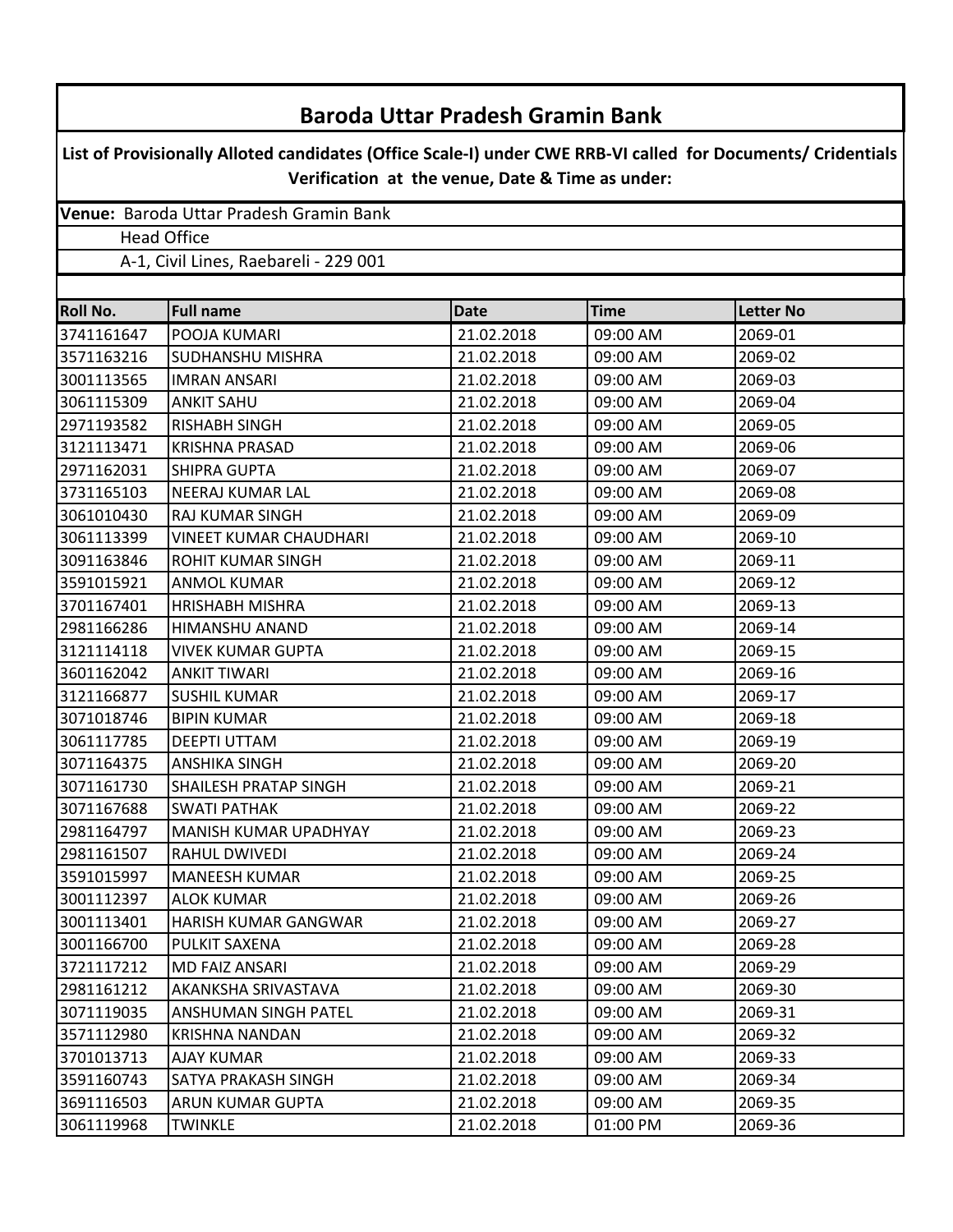| Roll No.   | <b>Full name</b>          | Date       | <b>Time</b> | <b>Letter No</b> |
|------------|---------------------------|------------|-------------|------------------|
| 3591114766 | PANKAJ CHAUDHARY          | 21.02.2018 | 01:00 PM    | 2069-37          |
| 3701046043 | <b>VIVEK KUMAR</b>        | 21.02.2018 | 01:00 PM    | 2069-38          |
| 3701160164 | <b>RAVI SINGH</b>         | 21.02.2018 | 01:00 PM    | 2069-39          |
| 2981112487 | <b>ABDUL QUADIR</b>       | 21.02.2018 | 01:00 PM    | 2069-40          |
| 3691111562 | <b>MEGHA GUPTA</b>        | 21.02.2018 | 01:00 PM    | 2069-41          |
| 3691178551 | VIKAS DWIVEDI             | 21.02.2018 | 01:00 PM    | 2069-42          |
| 3071165456 | <b>ALOK RAMAN DWIVEDI</b> | 21.02.2018 | 01:00 PM    | 2069-43          |
| 3591165686 | AKHILESH JAISWAL          | 21.02.2018 | 01:00 PM    | 2069-44          |
| 3591018200 | AKANKSHA KUMARI           | 21.02.2018 | 01:00 PM    | 2069-45          |
| 2981115788 | PRASHANT                  | 21.02.2018 | 01:00 PM    | 2069-46          |
| 3691116425 | HIMANSHU VERMA            | 21.02.2018 | 01:00 PM    | 2069-47          |
| 3001012304 | <b>UPDESH KUMAR</b>       | 21.02.2018 | 01:00 PM    | 2069-48          |
| 3691116663 | RISHABH GUPTA             | 21.02.2018 | 01:00 PM    | 2069-49          |
| 3001161809 | HIMANSHU TRIPATHI         | 21.02.2018 | 01:00 PM    | 2069-50          |
| 3001065318 | VANDANA RANA              | 21.02.2018 | 01:00 PM    | 2069-51          |
| 2981161652 | VAIBHAV MADHWANI          | 21.02.2018 | 01:00 PM    | 2069-52          |
| 3051164910 | AAINA AGARWAL             | 21.02.2018 | 01:00 PM    | 2069-53          |
| 3671065491 | RAKESH KUMAR MEENA        | 21.02.2018 | 01:00 PM    | 2069-54          |
| 3691015227 | <b>PARUL GAURAV</b>       | 21.02.2018 | 01:00 PM    | 2069-55          |
| 3001162863 | <b>BHUPAL SINGH RAWAT</b> | 21.02.2018 | 01:00 PM    | 2069-56          |
| 3001112543 | SHIVAM                    | 21.02.2018 | 01:00 PM    | 2069-57          |
| 3691163029 | ANOOP KUMAR SHUKLA        | 21.02.2018 | 01:00 PM    | 2069-58          |
| 3021011185 | <b>NEHA</b>               | 21.02.2018 | 01:00 PM    | 2069-59          |
| 3001010165 | <b>GAURAV KUMAR</b>       | 21.02.2018 | 01:00 PM    | 2069-60          |
| 3741116635 | <b>NITISH KUMAR</b>       | 21.02.2018 | 01:00 PM    | 2069-61          |
| 3061134521 | <b>LALIT YADAV</b>        | 21.02.2018 | 01:00 PM    | 2069-62          |
| 3691165834 | PRIYANKA SINGH            | 21.02.2018 | 01:00 PM    | 2069-63          |
| 3091066668 | <b>ARVIND SINGH BISHT</b> | 21.02.2018 | 01:00 PM    | 2069-64          |
| 3711016138 | YOGESH KUMAR              | 21.02.2018 | 01:00 PM    | 2069-65          |
| 3671119480 | <b>DEVASHISH</b>          | 22.02.2018 | 09:00 AM    | 2069-66          |
| 3061113073 | PRIYANKA KUSHWAHA         | 22.02.2018 | 09:00 AM    | 2069-67          |
| 3081060230 | AKASH MEENA               | 22.02.2018 | 09:00 AM    | 2069-68          |
| 3001161956 | <b>ANKIT SAXENA</b>       | 22.02.2018 | 09:00 AM    | 2069-69          |
| 3001115513 | DEVENDRA KUMAR            | 22.02.2018 | 09:00 AM    | 2069-70          |
| 3691116960 | <b>SHUBHAM VERMA</b>      | 22.02.2018 | 09:00 AM    | 2069-71          |
| 3591163344 | SHIWANI BAJPAI            | 22.02.2018 | 09:00 AM    | 2069-72          |
| 3721113743 | SHWETA CHAURASIA          | 22.02.2018 | 09:00 AM    | 2069-73          |
| 3671063407 | <b>VIKKY MEENA</b>        | 22.02.2018 | 09:00 AM    | 2069-74          |
| 3591163192 | AMRITA DUBEY              | 22.02.2018 | 09:00 AM    | 2069-75          |
| 3061014758 | ANJALI GAUTAM             | 22.02.2018 | 09:00 AM    | 2069-76          |
| 3591160574 | INDRA DEO MISHRA          | 22.02.2018 | 09:00 AM    | 2069-77          |
| 2961067240 | DINESH KUMAR MEENA        | 22.02.2018 | 09:00 AM    | 2069-78          |
| 3091111303 | SATYAJEET SINGH           | 22.02.2018 | 09:00 AM    | 2069-79          |
| 3671063437 | <b>BABU LAL MEENA</b>     | 22.02.2018 | 09:00 AM    | 2069-80          |
| 3111162579 | <b>VAISHALI CHAUDHARY</b> | 22.02.2018 | 09:00 AM    | 2069-81          |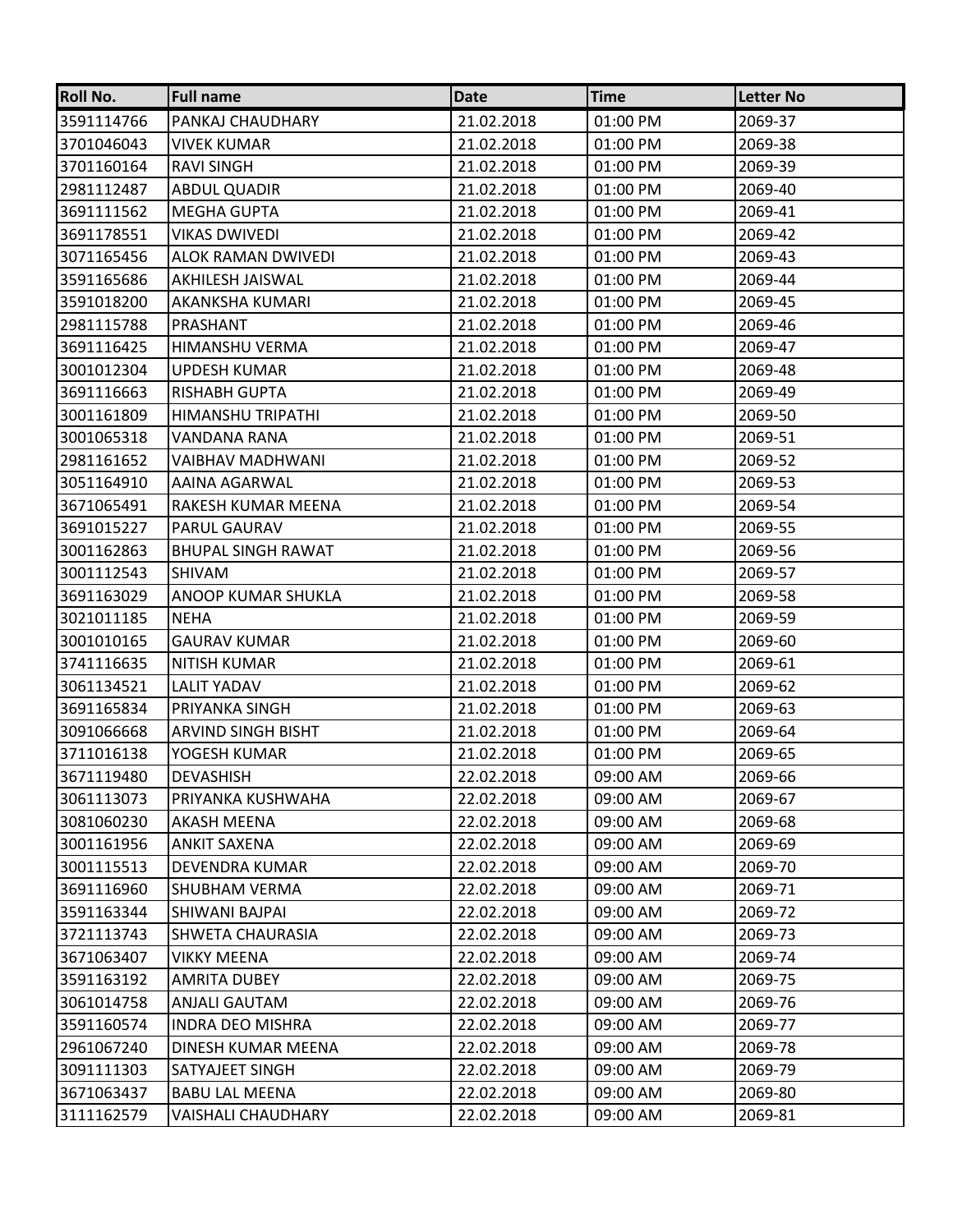| Roll No.   | <b>Full name</b>             | Date       | <b>Time</b> | <b>Letter No</b> |
|------------|------------------------------|------------|-------------|------------------|
| 3751113713 | VIKASH ANAND                 | 22.02.2018 | 09:00 AM    | 2069-82          |
| 3591116571 | PREETI KUSHWAHA              | 22.02.2018 | 09:00 AM    | 2069-83          |
| 3001111528 | SAUMYA RASTOGI               | 22.02.2018 | 09:00 AM    | 2069-84          |
| 3061163972 | <b>GAURAV KUMAR SINGH</b>    | 22.02.2018 | 09:00 AM    | 2069-85          |
| 2981015200 | SANJEEV KUMAR SINGH          | 22.02.2018 | 09:00 AM    | 2069-86          |
| 3071015964 | DIWAN SINGH                  | 22.02.2018 | 09:00 AM    | 2069-87          |
| 3701110697 | <b>SHOBHIT KUMAR JAISWAL</b> | 22.02.2018 | 09:00 AM    | 2069-88          |
| 2981119047 | RAHUL SINGH PATEL            | 22.02.2018 | 09:00 AM    | 2069-89          |
| 3071167912 | RUPAM SRIVASTAVA             | 22.02.2018 | 09:00 AM    | 2069-90          |
| 2981113828 | <b>ANUPRIYA PAL</b>          | 22.02.2018 | 09:00 AM    | 2069-91          |
| 3071019717 | SACHIN GAUTAM                | 22.02.2018 | 09:00 AM    | 2069-92          |
| 3671013516 | AJAY KUMAR NIGAM             | 22.02.2018 | 09:00 AM    | 2069-93          |
| 3091169679 | HIMANSHU DHAMI               | 22.02.2018 | 09:00 AM    | 2069-94          |
| 3101064153 | <b>VIKAS RANA</b>            | 22.02.2018 | 09:00 AM    | 2069-95          |
| 3591167239 | DIVYA TRIVEDI                | 22.02.2018 | 09:00 AM    | 2069-96          |
| 3091117020 | ANUPAM GOSWAMI               | 22.02.2018 | 09:00 AM    | 2069-97          |
| 3061119734 | <b>SONI VERMA</b>            | 22.02.2018 | 09:00 AM    | 2069-98          |
| 3691166959 | VIBHAV KUMAR SINGH           | 22.02.2018 | 09:00 AM    | 2069-99          |
| 3591161232 | <b>ASHISH GUPTA</b>          | 22.02.2018 | 09:00 AM    | 2069-100         |
| 2961065189 | <b>MADAN MOHAN MEENA</b>     | 22.02.2018 | 01:00 PM    | 2069-101         |
| 3051011423 | <b>ANIL SINGH</b>            | 22.02.2018 | 01:00 PM    | 2069-102         |
| 3571166913 | <b>VIVEK KUMAR SINGH</b>     | 22.02.2018 | 01:00 PM    | 2069-103         |
| 3061163970 | <b>ANAND TRIPATHI</b>        | 22.02.2018 | 01:00 PM    | 2069-104         |
| 3061166541 | <b>UMANG TIWARI</b>          | 22.02.2018 | 01:00 PM    | 2069-105         |
| 3061117923 | SADHANA RATHORE              | 22.02.2018 | 01:00 PM    | 2069-106         |
| 3691113746 | NAVEEN VISHWAKARMA           | 22.02.2018 | 01:00 PM    | 2069-107         |
| 3591119298 | <b>ARPITA RAJPOOT</b>        | 22.02.2018 | 01:00 PM    | 2069-108         |
| 3121014454 | <b>VIVEK</b>                 | 22.02.2018 | 01:00 PM    | 2069-109         |
| 3731163206 | <b>ATISH GARG</b>            | 22.02.2018 | 01:00 PM    | 2069-110         |
| 3061166321 | <b>SHUBHAM AWASTHI</b>       | 22.02.2018 | 01:00 PM    | 2069-111         |
| 3721014164 | <b>SHAIFALI CHOUDHARY</b>    | 22.02.2018 | 01:00 PM    | 2069-112         |
| 3011110136 | RAKSHIT KUMAR                | 22.02.2018 | 01:00 PM    | 2069-113         |
| 3091160371 | SHEFALI SHARMA               | 22.02.2018 | 01:00 PM    | 2069-114         |
| 2971013233 | ATUL SINGH                   | 22.02.2018 | 01:00 PM    | 2069-115         |
| 3071164070 | RADHA AWASTHI                | 22.02.2018 | 01:00 PM    | 2069-116         |
| 3061119807 | RICHA KATIYAR                | 22.02.2018 | 01:00 PM    | 2069-117         |
| 3591013666 | HIMANSHU DIWAKAR             | 22.02.2018 | 01:00 PM    | 2069-118         |
| 3091148185 | <b>KULDEEP MAURYA</b>        | 22.02.2018 | 01:00 PM    | 2069-119         |
| 3741112418 | MD SAMIULLAH ANSARI          | 22.02.2018 | 01:00 PM    | 2069-120         |
| 3001163978 | KUMAR ABHISHEK               | 22.02.2018 | 01:00 PM    | 2069-121         |
| 3081163276 | <b>SHRIPRIYA</b>             | 22.02.2018 | 01:00 PM    | 2069-122         |
| 3001010298 | <b>BHARAT GAURAV SINHAL</b>  | 22.02.2018 | 01:00 PM    | 2069-123         |
| 3071166343 | <b>MOHIT SHUKLA</b>          | 22.02.2018 | 01:00 PM    | 2069-124         |
| 3691115520 | SHWETA GUPTA                 | 22.02.2018 | 01:00 PM    | 2069-125         |
| 3601111457 | REKHA KATIYAR                | 22.02.2018 | 01:00 PM    | 2069-126         |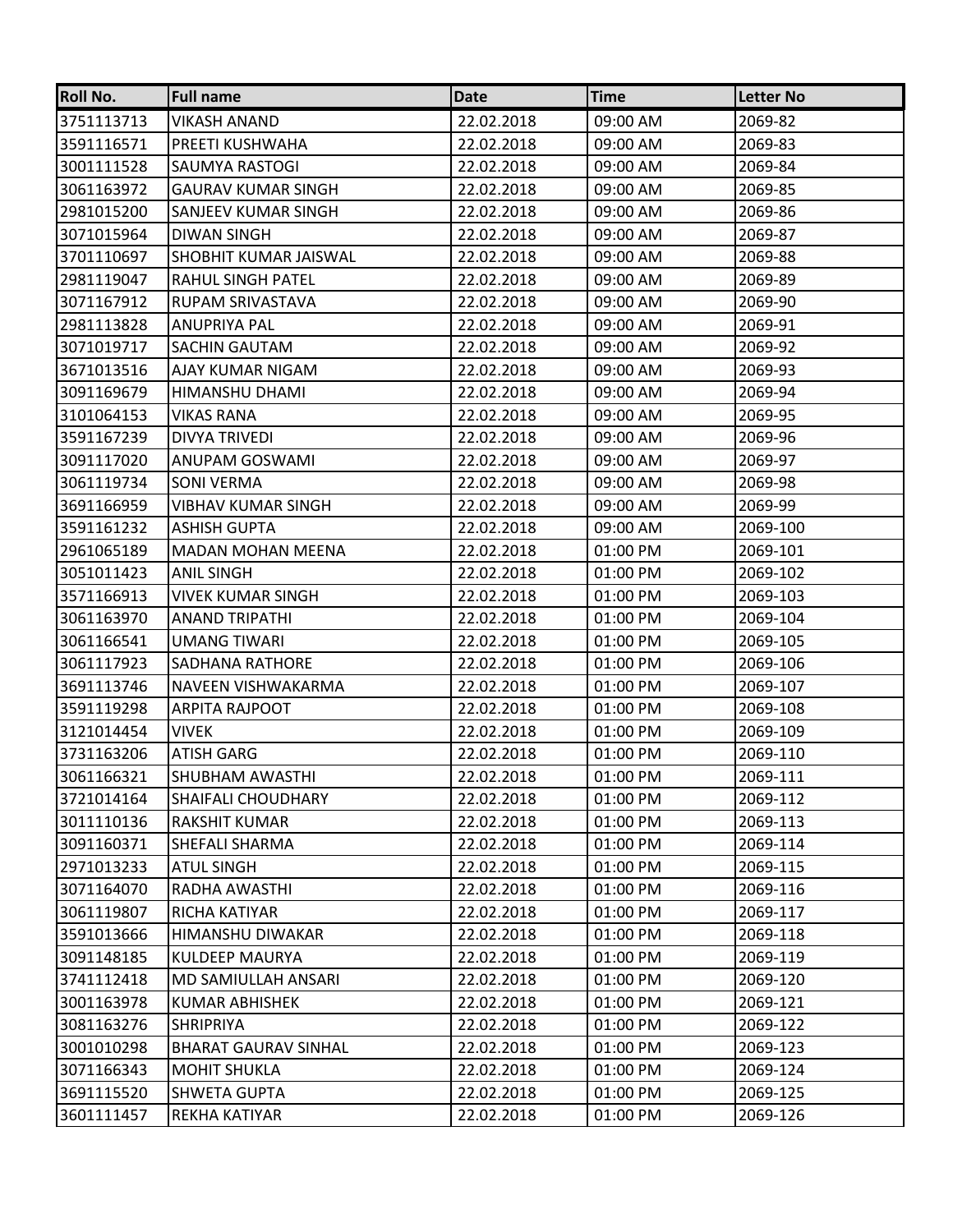| <b>Roll No.</b> | <b>Full name</b>          | Date       | <b>Time</b> | <b>Letter No</b> |
|-----------------|---------------------------|------------|-------------|------------------|
| 3091161991      | KUNDAN KUMAR JHA          | 22.02.2018 | 01:00 PM    | 2069-127         |
| 3711016811      | RAHUL ANAND               | 22.02.2018 | 01:00 PM    | 2069-128         |
| 3061164173      | <b>MAYANK MISHRA</b>      | 22.02.2018 | 01:00 PM    | 2069-129         |
| 2961115402      | VIKAS BORAN               | 22.02.2018 | 01:00 PM    | 2069-130         |
| 3081064107      | RAKESH MEENA              | 23.02.2018 | 09:00 AM    | 2069-131         |
| 3001166685      | DHANESH MAHESHWARI        | 23.02.2018 | 09:00 AM    | 2069-132         |
| 3701118037      | <b>MAHARSHI DEV ANAND</b> | 23.02.2018 | 09:00 AM    | 2069-133         |
| 3571166943      | SUNIL KUMAR MISHRA        | 23.02.2018 | 09:00 AM    | 2069-134         |
| 3711012424      | RAHUL KUMAR SANTOSHI      | 23.02.2018 | 09:00 AM    | 2069-135         |
| 2981016754      | <b>BANDANA PAL</b>        | 23.02.2018 | 09:00 AM    | 2069-136         |
| 3591162634      | SATYAM JAIN               | 23.02.2018 | 09:00 AM    | 2069-137         |
| 3701011113      | <b>KRISHNA KUMAR</b>      | 23.02.2018 | 09:00 AM    | 2069-138         |
| 3061164453      | <b>NEHA SONAKIYA</b>      | 23.02.2018 | 09:00 AM    | 2069-139         |
| 3571014003      | <b>GYANENDRA KUMAR</b>    | 23.02.2018 | 09:00 AM    | 2069-140         |
| 3571114524      | AMIT KUMAR                | 23.02.2018 | 09:00 AM    | 2069-141         |
| 3061115703      | DEVENDRA KUMAR            | 23.02.2018 | 09:00 AM    | 2069-142         |
| 3101117020      | <b>ABHISHEK PATEL</b>     | 23.02.2018 | 09:00 AM    | 2069-143         |
| 3591163276      | AMBIKESH MISHRA           | 23.02.2018 | 09:00 AM    | 2069-144         |
| 3041172253      | NITESH KUMAR CHAUBEY      | 23.02.2018 | 09:00 AM    | 2069-145         |
| 3051160514      | <b>MRIDUL SHARMA</b>      | 23.02.2018 | 09:00 AM    | 2069-146         |
| 3061111361      | ABHISHEK KUMAR GUPTA      | 23.02.2018 | 09:00 AM    | 2069-147         |
| 2961063444      | RAGHUVEER SINGH MEENA     | 23.02.2018 | 09:00 AM    | 2069-148         |
| 2961119788      | MUKESH NITHARWAL          | 23.02.2018 | 09:00 AM    | 2069-149         |
| 3591118858      | PRANJUL PATEL             | 23.02.2018 | 09:00 AM    | 2069-150         |
| 3121016018      | <b>SUMAN KUMARI</b>       | 23.02.2018 | 09:00 AM    | 2069-151         |
| 3671119048      | <b>SHIVANGI GUPTA</b>     | 23.02.2018 | 09:00 AM    | 2069-152         |
| 3121116099      | RENU PRAJAPATI            | 23.02.2018 | 09:00 AM    | 2069-153         |
| 3671067871      | PAPPU RAM MEENA           | 23.02.2018 | 09:00 AM    | 2069-154         |
| 3741160658      | RAJU OJHA                 | 23.02.2018 | 09:00 AM    | 2069-155         |
| 3671166874      | AKANSHA SHARMA            | 23.02.2018 | 09:00 AM    | 2069-156         |
| 3741160596      | SANDESH MISHRA            | 23.02.2018 | 09:00 AM    | 2069-157         |
| 3001163831      | <b>MAYANK UPRETI</b>      | 23.02.2018 | 09:00 AM    | 2069-158         |
| 3061164235      | AJAY KUMAR DIXIT          | 23.02.2018 | 09:00 AM    | 2069-159         |
| 3001162972      | KIRTI BISHT               | 23.02.2018 | 09:00 AM    | 2069-160         |
| 2961015592      | <b>VIPIN VERMA</b>        | 23.02.2018 | 09:00 AM    | 2069-161         |
| 2961119705      | RAVINDRA SAINI            | 23.02.2018 | 09:00 AM    | 2069-162         |
| 3061118051      | SARIKA PAL                | 23.02.2018 | 09:00 AM    | 2069-163         |
| 2961113473      | UTTAM SONI                | 23.02.2018 | 09:00 AM    | 2069-164         |
| 3061119926      | SONAM SHARMA              | 23.02.2018 | 09:00 AM    | 2069-165         |
| 3741111731      | PRIYA VERMA               | 23.02.2018 | 01:00 PM    | 2069-166         |
| 3711012676      | DEEPAK DHANUK             | 23.02.2018 | 01:00 PM    | 2069-167         |
| 3121114965      | <b>AMIT KUMAR</b>         | 23.02.2018 | 01:00 PM    | 2069-168         |
| 3721166942      | SEEMA SINGH               | 23.02.2018 | 01:00 PM    | 2069-169         |
| 3671063921      | GIRRAJ MEENA              | 23.02.2018 | 01:00 PM    | 2069-170         |
| 3741161849      | AYUSHI                    | 23.02.2018 | 01:00 PM    | 2069-171         |